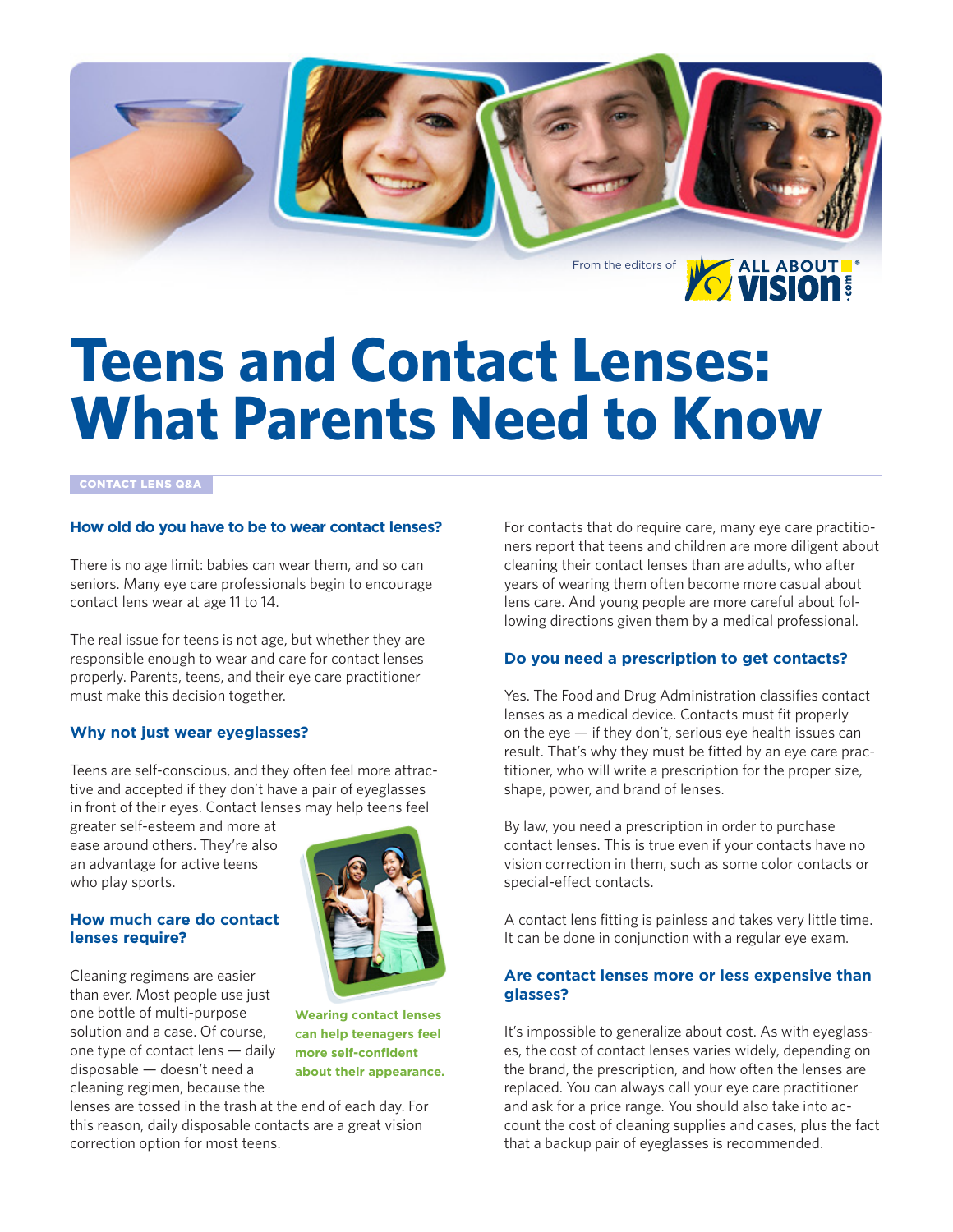Daily disposable contacts are a special case, because they don't require any cleaning supplies or containers. It depends on the brand and the supplier, but daily disposables can cost about \$1 per day, making them affordable for most people.

# **What if a lens gets lost or torn?**

Make sure you discuss with your eye doctor what you can do to replace a contact lens that has been torn, damaged or lost. If you wear disposable contacts, you don't have the expense or inconvenience of worrying about a replacement because you'll already have a supply of lenses on hand.

## **Are contacts comfortable?**



**With daily disposable contacts, parents can be sure that their teens have clean lenses on their eyes every morning.**

Modern contact lenses are designed to be very comfortable. Most are made of a soft material that is hardly noticeable, if at all, once the lenses are placed on the eyes. Eye care practitioners have very sophisticated tools for measuring the eyes and making sure the lenses fit well.

Contacts can become uncomfortable over time if they accumulate dirt or allergens

that stick to the them. Proper care and cleaning normally prevents this. Of course, this is not a concern with daily disposables because any accumulated allergens or other lens deposits are discarded with the lens each night.

# **Is it difficult to put contact lenses on?**

Some people wonder if it will hurt to apply contact lenses to their eyes for the first time. The fear is understandable, and it's related to the reluctance they may have to touch their eyes. But after learning how to insert and remove their lenses, most people find it completely painless, and quite easy to do.

# **Are contact lenses safe?**

For teens, contact lenses may be safer than eyeglasses in many situations. Unlike glasses, they are unlikely to be damaged during football, basketball, and other rough sports. Plus, if a sport requires safety goggles or a ski mask, it is more convenient and comfortable to wear them over contact lenses than over eyeglasses.

Otherwise, contact lenses are very safe if cared for properly. Your teen shouldn't swap lenses with friends or wear them longer than prescribed, and regular eye exams are important. Remember: if at any time your eyes don't look good, feel good or see well — see your doctor.

## **Can a contact lens get stuck behind the eye?**

A natural membrane barrier exists between the front and the back of the eye. That could never, ever happen.

#### **What about color and special effect contact lenses?**

These lenses are fun and safe as long as they are properly fitted and prescribed by an eye care practitioner. Never buy them at a beauty parlor, swap meet, or at any store or online without a prescription. Any retailer who tries to sell you lenses in that way is operating outside of the law and



**Color contact lenses now offer natural-looking eye color change. They come in daily disposable form, too!**

doesn't care about the safety of your eyes.

Remember that if cosmetic contacts are worn only occasionally, they need to be properly stored and disinfected between wearing.

## **Is it OK try on a friend's contact lenses?**

No, not even if the lenses have no vision correction in them. Dangerous microorganisms that cause serious eye infections can be passed along that way. Most doctors will provide a free trial pair so your teen can see how lenses feel or look.

#### **Is it okay to sleep in contacts?**

Not all contact lenses are designed for overnight wear. Further, not everyone's eyes can adapt to this, even when using the proper lenses. Only an eye care practitioner can judge whether someone is a candidate to sleep in contacts, and no one should sleep with their lenses in unless their eye care practitioner says it's okay.

In addition, overnight wear also creates a small degree of increased health risk. The healthiest way to wear contacts is to remove and discard them each night.

# **What are the different types of contact lenses?**

Contact lenses can be grouped together based on several characteristics:

- Lens material either soft or gas permeable (also called RGPs)
- Wear schedule that is, whether you take them out to sleep. Lenses can be FDA approved for either daily wear or extended (overnight) wear.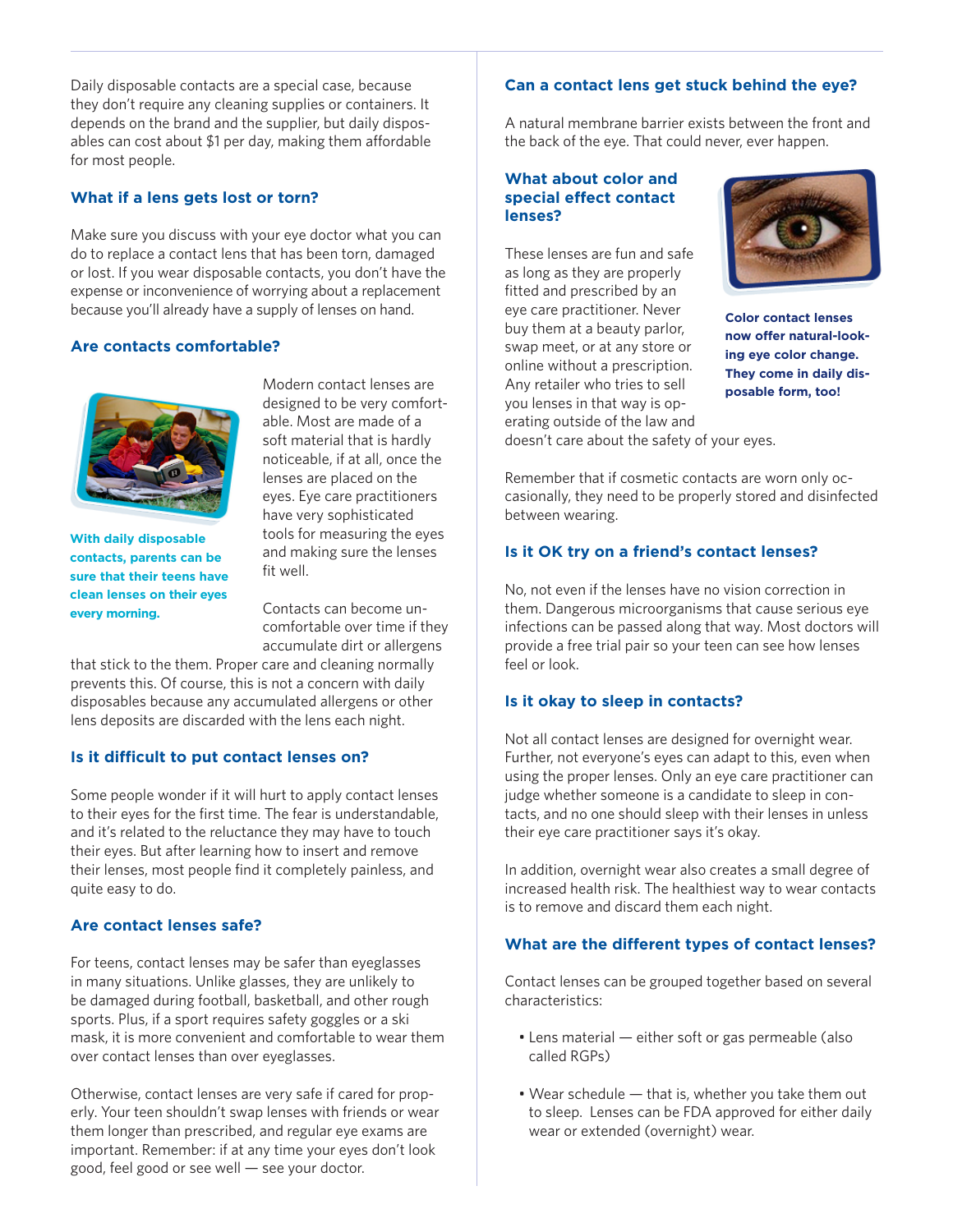• Replacement schedule, or how often you dispose of them and begin wearing a fresh pair. Disposable lenses are most popular and depending on the brand, they are replaced daily, monthly, or every one or two weeks.

In addition to the above, lenses come in colors and in designs for people who need bifocals, or have astigmatism.



**Caught napping? No-care daily disposable contacts can be discarded before sleep, with a clean, new pair inserted after wakening.**

## **How do I decide on the right lenses?**

Your doctor can help you decide which combination of features is right for your teen. In addition to your teen's preferences, the doctor will evaluate his or her eye structure, tears, and visual acuity to determine what lenses will be healthy and comfortable.

## **If you have astigmatism or a strong prescription, don't you have to wear glasses instead?**

Not any more! That may have been true years ago, but now contact lenses are manufactured in designs that work for nearly everyone, including people with astigmatism.

## **Is LASIK a better option for teens than contact lenses?**

LASIK is not an option for teenagers. The Food and Drug Administration has set the minimum age for laser vision correction at 18 (or 21 for some procedures). One big reason is that teens' eyes may still be changing from one year to the next. For example, during high school and college years, nearsightedness may worsen a bit each year, until the eyes "settle" into a somewhat final prescription around the mid-20s. When the eyes are changing so rapidly, it doesn't make sense to perform LASIK on them, because the effect of the surgery will not last.

# **What if contact lenses just don't work out?**

Sometimes parents let their teen wear them for a trial period, so they can prove they are ready for the responsibility. If it doesn't work out, the teen can always go back to wearing glasses and re-try contact lenses later on.

Part-time wear is also an option, and daily disposables are especially good for this.

### **Be ready to spend an hour or more at the eye care practitioner's office.**

A contact lens fitting is usually performed as part of a complete eye exam. So there will likely be a series of tests for all kinds of things, such as depth perception, near and distance vision, and glaucoma.

## **Bring sunglasses.**

The eye care practitioner may put in drops to dilate the pupils; this is so he can see the inner structures of the eye to check for diseases or other problems. After dilation, the eyes may be sensitive to light for a few hours.

## **Bring a list of questions and ask all of them.**

This is your chance to take advantage of your eye care practitioner's expertise! He or she will be happy to answer all your questions, so don't hold back, even if you think some of your questions may be trivial.

## **Understand that eyeglasses may be the best option for the time being.**

Once in a while an eye care practitioner may feel that a teen isn't ready for contact lenses. Or contacts may not be right for someone's particular prescription or lifestyle. Even if contact lenses are not the best option for now, they may be in a year or so.

**Use the following page to document the understanding between you and your teen about the wear and care of contact lenses.**